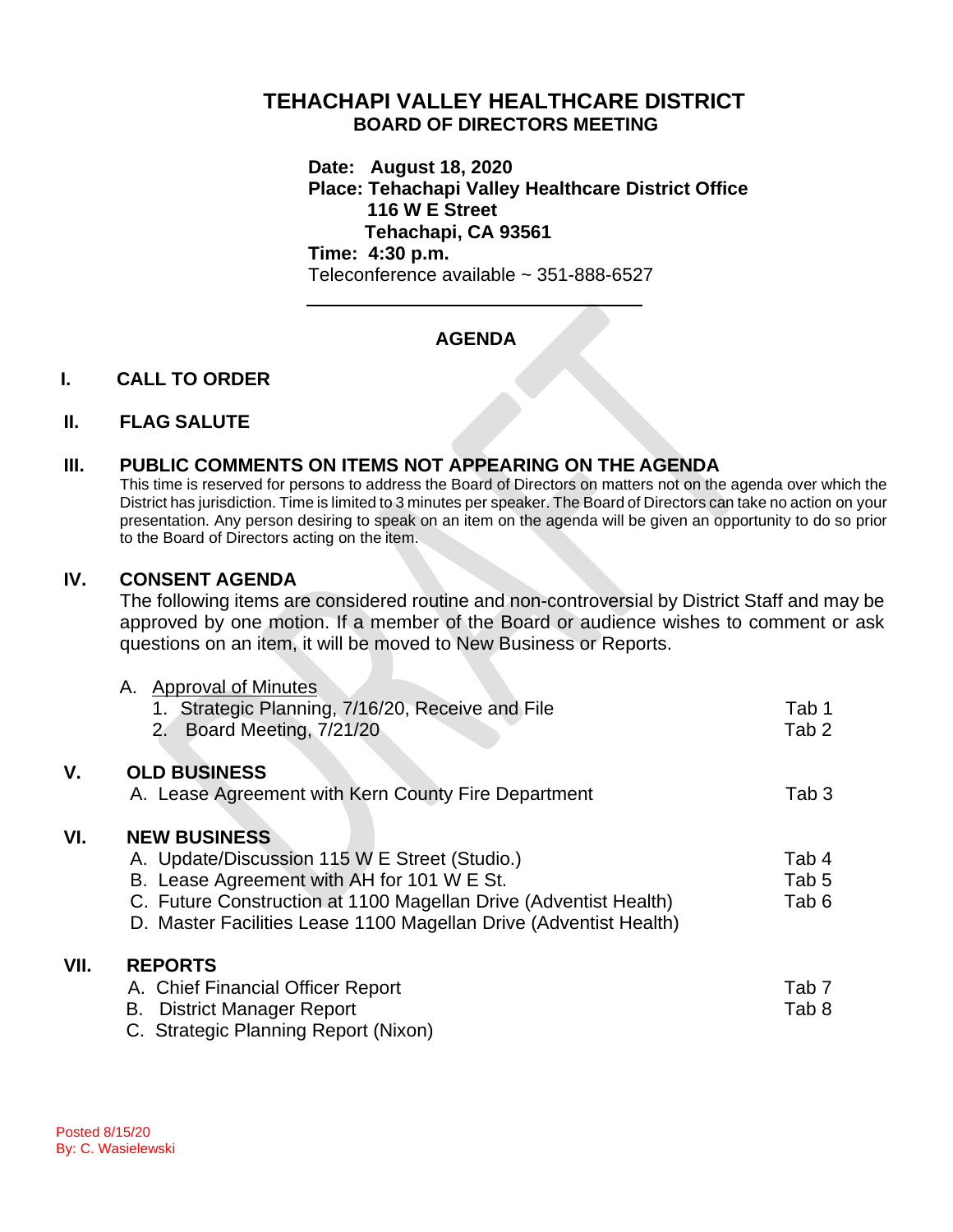## **VIII. BOARD COMMENTS ON ITEMS NOT APPEARING ON THE AGENDA**

## **IX. ADJOURNMENT**

### **NOTICE TO THE PUBLIC**

#### **PUBLIC COMMENT PERIOD FOR REGULAR MEETINGS**

Members of the public may comment on any item on the agenda before the Board takes action on it. The public may also comment on items of interest to the public that is within the subject matter jurisdiction of the Board; provided, however, the Board may not take action on any item not appearing on the agenda unless the action is otherwise authorized by law. Any person addressing the Board will be limited to a maximum of three (3) minutes so that all interested parties have an opportunity to speak.

#### **COPIES OF PUBLIC RECORDS**

All writings, materials, and information provided to the Board for their consideration relating to any open session agenda item of the meeting are available for public inspection and copying during regular business hours at the Administration Office of the District at 305 S. Robinson St., Tehachapi, California.

#### **COMPLIANCE WITH ADA**

This agenda shall be made available upon request in alternative formats to persons with a disability, as required by the Americans with Disabilities Act of 1990 (42 U.S.C. § 12132) and the Ralph M. Brown Act (Cal. Gov't Cod. § 54954.2). Persons requesting a disability related modification or accommodation in order to participate in the meeting, should contact the Executive Office during regular business hours by phone at 661-750-4848, or in person at the District's Administrative Office at 305 S. Robinson St., Tehachapi, California.